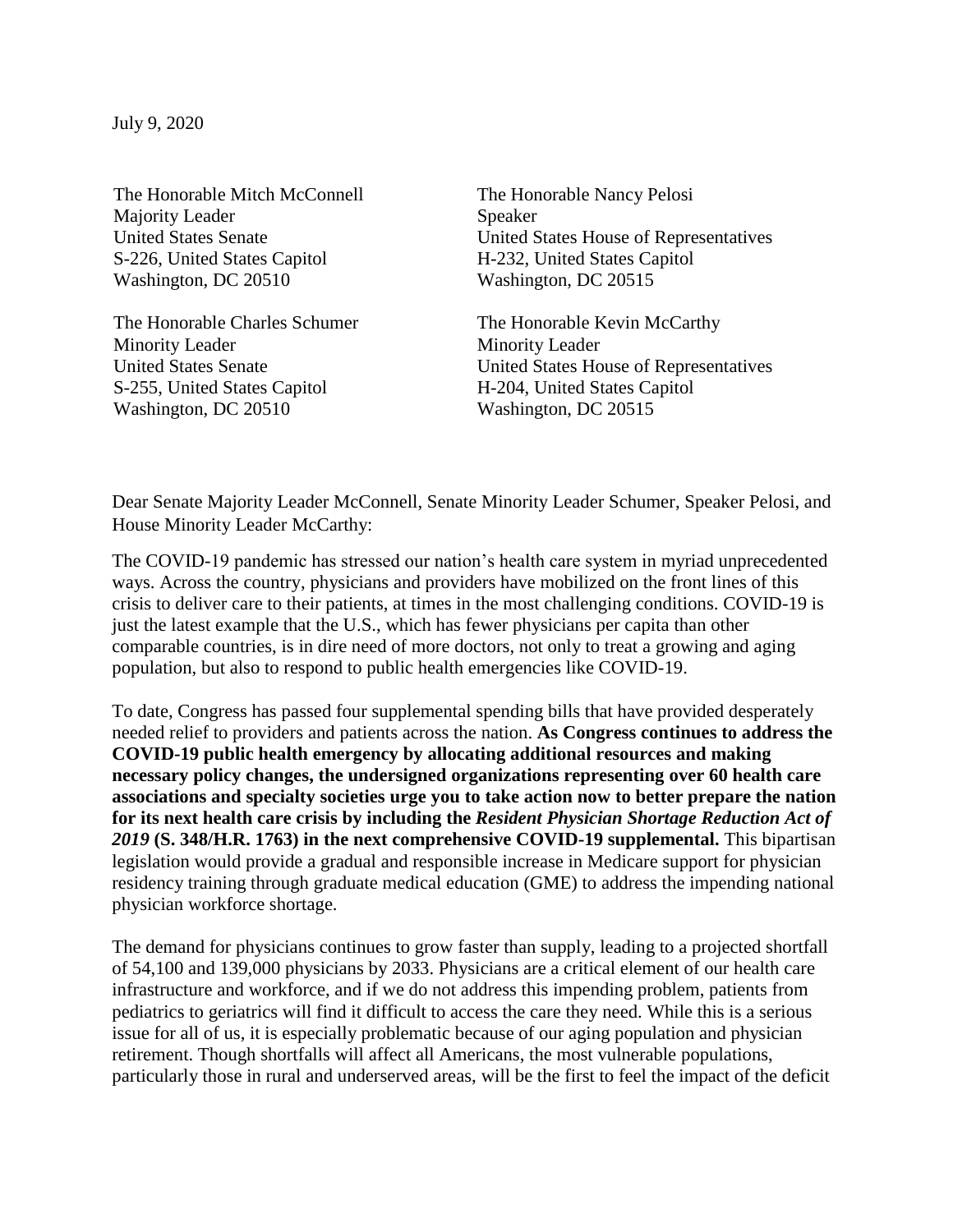of physicians. We are particularly concerned for our senior population because as the numbers of new Medicare enrollees grows so does their need for and utilization of health care services.

**As you consider additional supplemental legislation to address the COVID-19 emergency, we urge you to include the Resident Physician Shortage Reduction Act of 2019 to ensure patients have access to care, build a robust physician workforce, and prepare for the next public health emergency** – whether that is a pandemic, a natural disaster, or other public health challenge. We look forward to working together to support the training of future physicians and to secure the passage of this important legislation.

## Sincerely,

Academic Consortium for Integrative Medicine & Health Academy for Professionalism in Health Care Alliance for Academic Internal Medicine Alliance of Specialty Medicine American Academy of Addiction Psychiatry American Academy of Allergy, Asthma & Immunology American Academy of Hospice and Palliative Medicine American Academy of Neurology American Academy of Ophthalmology American Academy of Otolaryngology–Head and Neck Surgery American Academy of Physical Medicine and Rehabilitation American Academy of Sleep Medicine American Association for Anatomy American Association of Chairs of Department of Psychiatry American Association of Colleges of Osteopathic Medicine American Association of Directors of Psychiatric Residency Training American Association of Neurological Surgeons American Association of Orthopaedic Surgeons American Board of Medical Specialties American College of Academic Addiction Medicine American College of Cardiology American College of Obstetricians and Gynecologists American College of Osteopathic Internists American College of Physicians American College of Radiology American College of Rheumatology American College of Surgeons American Gastroenterological Association American Neurological Association American Osteopathic Association American Psychiatric Association American Society for Clinical Pathology American Society of Addiction Medicine